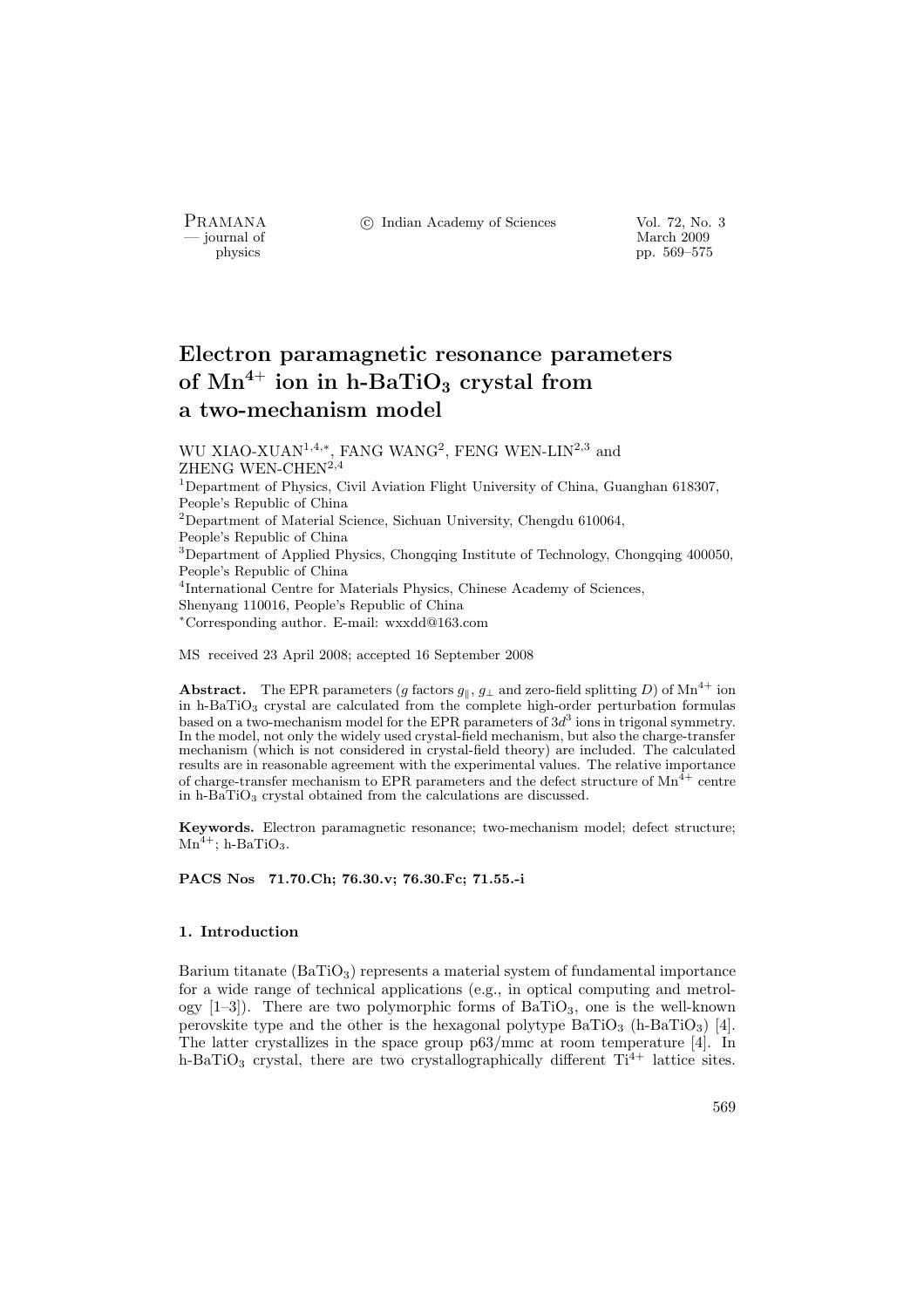### Wu Xiao-Xuan et al

Both  $Ti<sup>4+</sup>$  sites are surrounded by different trigonally distorted oxygen octahedra. The EPR spectra of h-BaTiO<sub>3</sub>: $Mn^{4+}$  were measured [5]. From the measurement, the Mn<sup>4+</sup> ion is found to occupy Ti<sup>4+</sup>(1) site (where the Ti<sup>4+</sup>–O<sup>2−</sup> distances R in  $(TiO<sub>6</sub>)<sup>8-</sup>$  octahedron are equal [4,5]) and its EPR parameters (g factors  $g_{\parallel}, g_{\perp}$  and zero-field splitting  $D$ ) were given [5]. No theoretical explanations for these EPR parameters have been made. Since the g-shifts  $\Delta g_i$  (=g<sub>i</sub> – g<sub>e</sub>, where i =|| and ⊥,  $g_e = 2.0023$ , the value of free electron) in h-BaTiO<sub>3</sub> are very small, the perturbation formulas based on the one-spin-orbit (SO)-parameter model (where only the contribution to EPR parameters due to the SO coupling parameter of central  $3d^n$ ion is included) in the conventional crystal-field (CF) theory [6–8] is not effective to explain these EPR parameters. Recently, a two-SO-parameter model is used to explain the small g-shifts of  $3d^3$  ions in crystals [9,10]. In the model, the contributions to EPR parameters due to both the SO coupling parameter of  $3d^n$  ion and that of ligand ion are considered. The model can explain the small g-shifts of  $3d<sup>3</sup>$  clusters with ligand having large SO coupling parameter [9,10]. However, it does not hold true for h-BaTiO<sub>3</sub>:Mn<sup>4+</sup> because the SO coupling parameter  $\zeta_p^0$  ( $\approx 150 \text{ cm}^{-1}$  [10]) of ligand ion O<sup>2-</sup> is smaller than that  $(\zeta_d^0 \approx 405 \text{ cm}^{-1} [11])$  of central Mn<sup>4+</sup> ion. In fact, in both one- and two-SO-parameter models, only the contributions to EPR parameters due to the interaction of CF excited states with the ground state via SO coupling (i.e., CF mechanism) are contained. Considering that the charge-transfer (CT) energy levels lower with the increasing valent state of  $3d^n$  ion [12], in the system having high valent state  $3d^n$  ion (e.g., the studied h-BaTiO<sub>3</sub>:Mn<sup>4+</sup>), the contribution to EPR parameters due to the interaction of CT excited states with the ground state (i.e., CT mechanism) becomes important and should be taken into account. Thus, the complete perturbation formulas should include the contributions from both CF and CT mechanisms. In this paper, we establish the complete high-order perturbation formulas based on the two-mechanism model for the EPR parameters of  $3d^3$  ions in trigonal symmetry. From these formulas, the EPR parameters and the defect structure of  $Mn^{4+}$  in Ti<sup>4+</sup>(I) site of h-BaTiO<sub>3</sub>: $Mn^{4+}$  are studied. The results are discussed.

#### 2. Calculation

In the two-mechanism model, the one-electron basis function  $|\Psi_{\gamma}\rangle$  should contain the anti-bonding (related to CF mechanism) and the bonding orbitals (related to CT mechanism). Thus, for  $3d^n$  octahedral clusters, we have

$$
|\Psi_{\gamma}\rangle = N_{\gamma}^{X} (|d_{\gamma}\rangle + \lambda_{\gamma}^{X} |p_{\gamma}\rangle), \tag{1}
$$

where the subscript  $\gamma$  (=t or e) denotes the irreducible representation  $t_{2g}$  or  $e_g$  of  $O_h$  group. The superscript  $X$  (=a or b) represents the anti-bonding or bonding orbitals.  $|d_{\gamma}\rangle$  and  $|p_{\gamma}\rangle$  are the d orbitals of 3d<sup>n</sup> ion and the p orbitals of the ligand ions.  $N_{\gamma}^{X}$  and  $\lambda_{\gamma}^{X}$  are the normalization coefficients and the orbital mixing coefficients.

The Hamiltonian for  $3d^3$  ions in trigonal symmetry in the two-mechanism model is given as

570 Pramana – J. Phys., Vol. 72, No. 3, March 2009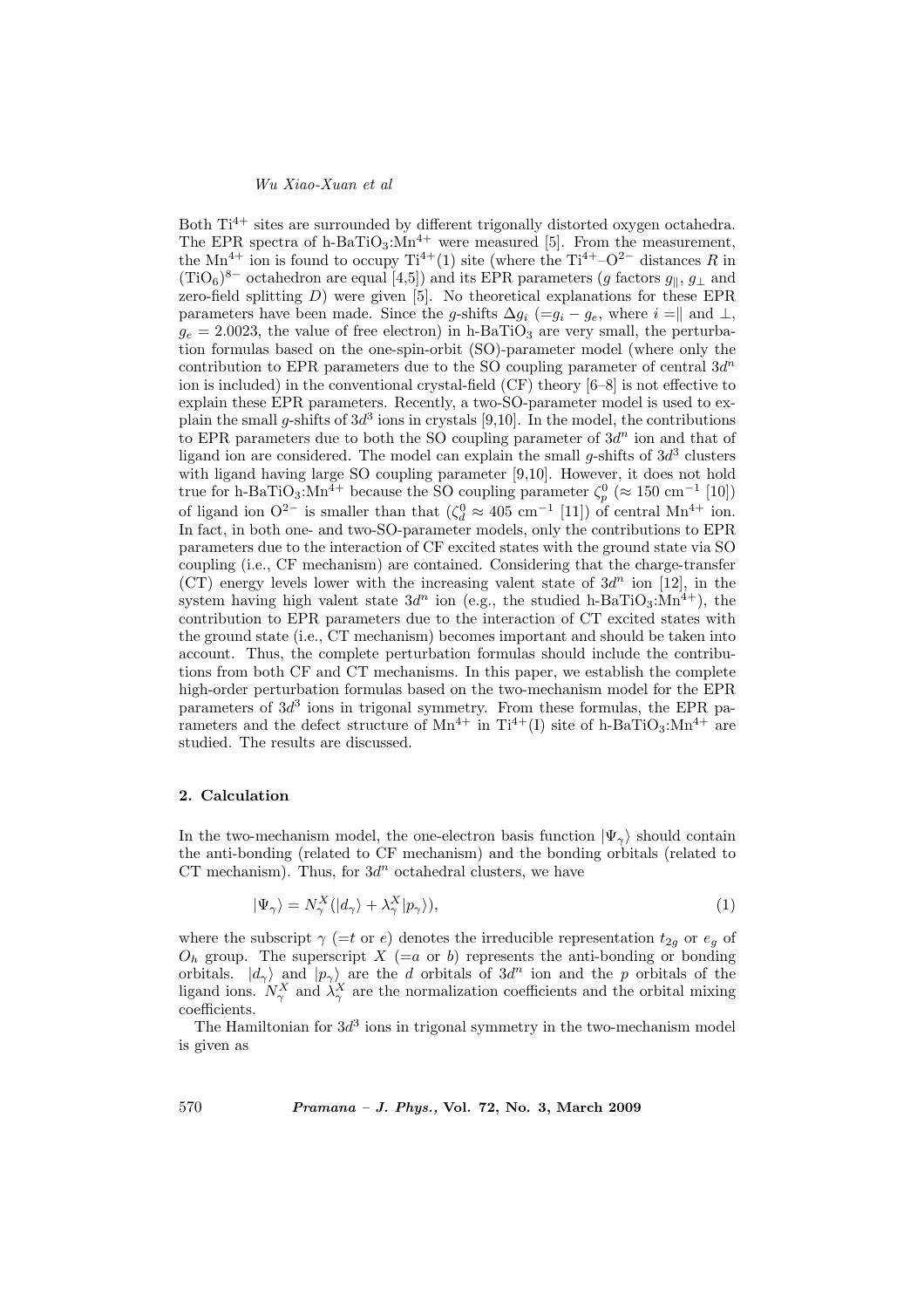$Mn^{4+}$  ion in h-BaTiO<sub>3</sub> crystal

$$
H = H_0 + H'
$$
  
\n
$$
H_0 = H_e + H_a
$$
  
\n
$$
H' = H_b + H_{tri} + H_{SO}^{CF} + H_{Ze}^{CF} + H_{SO}^{CT} + H_{Ze}^{CT},
$$
\n(2)

where  $H_e$ ,  $H_a$ ,  $H_b$ ,  $H_{tri}$ ,  $H_{SO}$  and  $H_{Ze}$  indicate, respectively, the  $3d^3$  ions in the cubic part of CF, the diagonal and off-diagonal terms of electrostatic interaction, the trigonal part of CF parameters, the SO coupling interaction and the Zeeman interaction terms. According to the basis functions and Hamiltonian, the highorder perturbation formulas based on the two-mechanism model for the EPR parameters of  $3d<sup>3</sup>$  ions in trigonal octahedral clusters are established by applying the Macfarlane's perturbation-loop method [7,8]. They are

$$
g_{\parallel} = g_e + \Delta g_{\parallel}^{CF} + \Delta g_{\parallel}^{CT}
$$
  
\n
$$
\Delta g_{\parallel}^{CF} = -\frac{8k'_{CF}\zeta_{CF}}{3E_1} - \frac{4k'_{CF}\zeta_{CF}\zeta_{CF}}{9E_1^2} + \frac{2k_{CF}\zeta_{CF}^2}{9E_1^2} - \frac{4g_s\zeta_{CF}^2}{9E_1^2}
$$
  
\n
$$
+ \frac{4k_{CF}\zeta_{CF}^2}{9E_3^2} - \frac{8g_s\zeta_{CF}^2}{9E_3^2} - \frac{2k_{CF}\zeta_{CF}^2}{3E_2^2} - \frac{2g_s\zeta_{CF}^2}{3E_2^2}
$$
  
\n
$$
+ \frac{4k'_{CF}\zeta_{CF}\zeta_{CF}}{9E_1E_3} - \frac{4k'_{CF}\zeta_{CF}\zeta_{CF}}{3E_1E_2} + \frac{4k'_{CF}\zeta_{CF}\zeta_{CF}\zeta_{CF}}{3E_2E_3}
$$
  
\n
$$
+ \frac{8k'_{CF}\zeta_{CF}^2}{9E_1^2} - \frac{4\sqrt{2}k'_{CF}\zeta_{CF}v'}{3E_1E_4} - \frac{4\sqrt{2}k_{CF}\zeta_{CF}v'}{3E_1E_4}
$$
  
\n
$$
\Delta g_{\parallel}^{CT} = \frac{8k'_{CT}\zeta_{CT}^2}{3E_n} + \frac{8k'_{CT}\zeta_{CF}v}{9E_n^2}
$$
  
\n
$$
g_{\perp} = g_e + \Delta g_{\perp}^{CF} + \Delta g_{\perp}^{CT}
$$
  
\n
$$
\Delta g_{\perp}^{CF} = g_{\parallel} - \frac{4k'_{CF}\zeta_{CF}v}{9E_n^2} + \frac{4\sqrt{2}k'_{CF}\zeta_{CF}v'}{3E_1E_4} + \frac{8\sqrt{2}k_{CF}\zeta_{CF}v'}{3E_1E_4}
$$
  
\n
$$
\Delta g_{\perp}^{CT} = g_{\parallel}^{CT} - \frac{12k'_{CT}\zeta_{CT}v}{9E_n^2}
$$
  
\n
$$
D = D^{CF} + D^{CT}
$$
  
\n

in which  $E_i$  ( $i = 1-5$ ) are the zero-order energy denominators depending upon the cubic field parameter  $Dq$  and Racah parameters B and C [7,8]. v and v' are the trigonal field parameters.  $E_n$  is the CT energy level. For the  $(MnO_6)^{8-}$  cluster, we have  $E_n \approx 30,000 \text{ cm}^{-1}$  [13,14]. The SO coupling parameters  $\zeta, \zeta'$  and the orbital reduction factors  $k, k'$  concerning both mechanisms are

Pramana – J. Phys., Vol. 72, No. 3, March 2009 571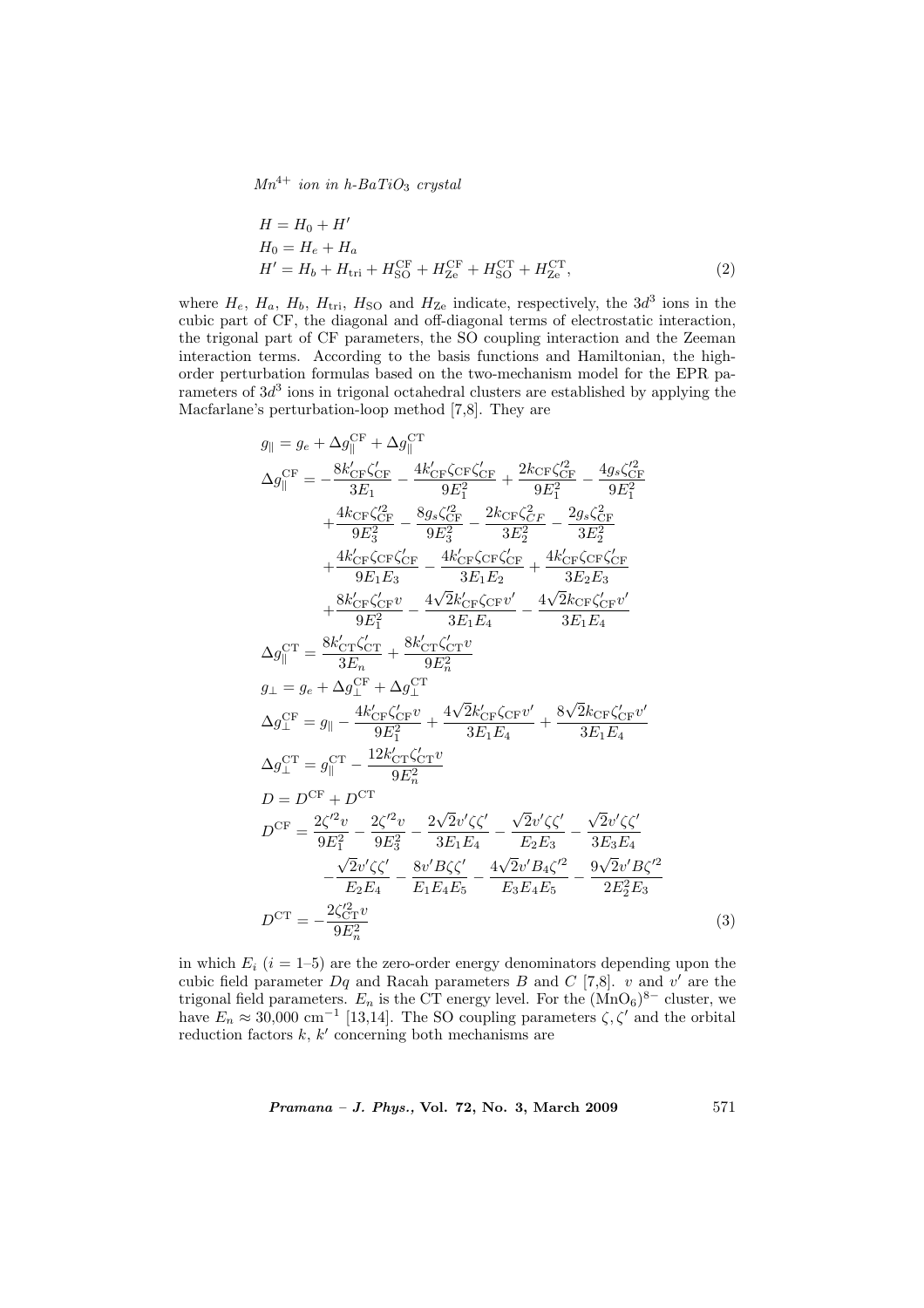Wu Xiao-Xuan et al

$$
\zeta_{CF} = (N_t^a)^2 [\zeta_d^0 + (\lambda_t^a)^2 \zeta_p^0 / 2],
$$
  
\n
$$
\zeta'_{CF} = N_t^a \cdot N_e^a [\zeta_d^0 - \lambda_t^a \lambda_e^a \zeta_p^0 / 2],
$$
  
\n
$$
\zeta_{CT} = N_t^a \cdot N_t^b [\zeta_d^0 + \lambda_t^a \lambda_t^b \zeta_p^0 / 2],
$$
  
\n
$$
\zeta'_{CT} = N_t^a \cdot N_e^b [\zeta_d^0 - \lambda_t^a \lambda_e^b \zeta_p^0 / 2],
$$
  
\n
$$
k_{CF} = (N_t^a)^2 [1 + 2\lambda_t^a S_{dp}(t_{2g}) + (\lambda_t^a)^2 / 2],
$$
  
\n
$$
k'_{CF} = N_t^a \cdot N_e^a [1 + \lambda_t^a S_{dp}(t_{2g}) + \lambda_e^a S_{dp}(e_g) - \lambda_t^a \lambda_e^a / \sqrt{2}],
$$
  
\n
$$
k_{CT} = N_t^a N_t^b [1 + (\lambda_t^a + \lambda_t^b) S_{dp}(t_{2g}) + \lambda_t^a \lambda_t^b / 2],
$$
  
\n
$$
k'_{CT} = N_t^a N_e^b [1 + \lambda_e^b S_{dp}(e_g) + \lambda_t^a S_{dp}(t_{2g}) - \lambda_t^a \lambda_e^b / 2],
$$
  
\n(4)

where  $S_{dp}(\gamma)$  is the group overlap integrals. For the  $(MnO_6)^{8-}$  cluster in the studied h-BaTiO<sub>3</sub>: $Mn^{4+}$ , from the Slater-type SCF functions [15,16] and the metal–ligand distance  $R \approx 1.96$  Å [4], we obtain  $S_{dp}(t_{2g}) \approx 0.02701$  and  $S_{dp}(t_{2g}) \approx 0.07745$ .

From eq. (1), the molecular orbital (MO) coefficients  $N_\gamma^X$  and  $\lambda_\gamma^X$  can be related by the normalization correlation

$$
N_{\gamma}^X [1 + 2\lambda_{\gamma}^X S_{dp}(\gamma) + (\lambda_{\gamma}^X)^2]^{1/2} = 1
$$
\n<sup>(5)</sup>

and the orthonormal relation

$$
\lambda_{\gamma}^{b} = -\frac{1 + \lambda_{\gamma}^{a} S_{dp}(\gamma)}{\lambda_{\gamma}^{a} + S_{dp}(\gamma)}.
$$
\n
$$
(6)
$$

Thus, the coefficients  $\lambda^b_\gamma$ ,  $N^a_\gamma$  and  $N^b_\gamma$  can be calculated from the coefficient  $\lambda^a_\gamma$ . We take  $\lambda_{\gamma}^{a}$  (= $\lambda_{t}^{a}$  =  $\lambda_{e}^{a}$ ) as the adjustable parameter.

No optical spectra of h-BaTiO<sub>3</sub>: $Mn^{4+}$  were reported. So, we estimate the optical spectra parameters  $Dq$ , B and C from those obtained in similar system. Mn<sup>4+</sup> in h- $BaTiO<sub>3</sub>$  and SrTiO<sub>3</sub> crystals replace the Ti<sup>4+</sup> ion and the metal–ligand distances R in both crystals are close to each other (for  $SrTiO_3$ ,  $R \approx 1.95 \text{ Å}$  [17]). Considering that for  $3d^n$  clusters, the Racah parameters B and C decrease slightly with the increasing distance R [18,19] and the cubic field parameter  $Dq \propto R^{-n}$  ( $n = 5 \pm 1.5$ ) [20,21]), from the optical spectra parameters of  $\text{SrTiO}_3$ : $\text{Mn}^{4+}$  [22], we obtain for  $h$ -BaTiO<sub>3</sub>:Mn<sup>4+</sup>,

$$
Dq \approx 1780 \text{ cm}^{-1}, \quad B \approx 738 \text{ cm}^{-1}, \quad C \approx 2820 \text{ cm}^{-1}.
$$
 (7)

Thus, the energy denominators  $E_i$  can be calculated.

From the superposition model [23], the trigonal field parameters in the studied system can be calculated from the following formulas:

$$
v = \frac{18}{7} \bar{A}_2(R_0) \left(\frac{R_0}{R}\right)^{t_2} (3 \cos^2 \theta - 1)
$$
  
+ 
$$
\frac{40}{21} \bar{A}_4(R_0) \left(\frac{R_0}{R}\right)^{t_4} (35 \cos^4 \theta - 30 \cos^2 \theta + 3)
$$
  
+ 
$$
\frac{40\sqrt{2}}{3} \bar{A}_4(R_0) \left(\frac{R_0}{R}\right)^{t_4} \sin^2 \theta \cos \theta
$$

572 Pramana – J. Phys., Vol. 72, No. 3, March 2009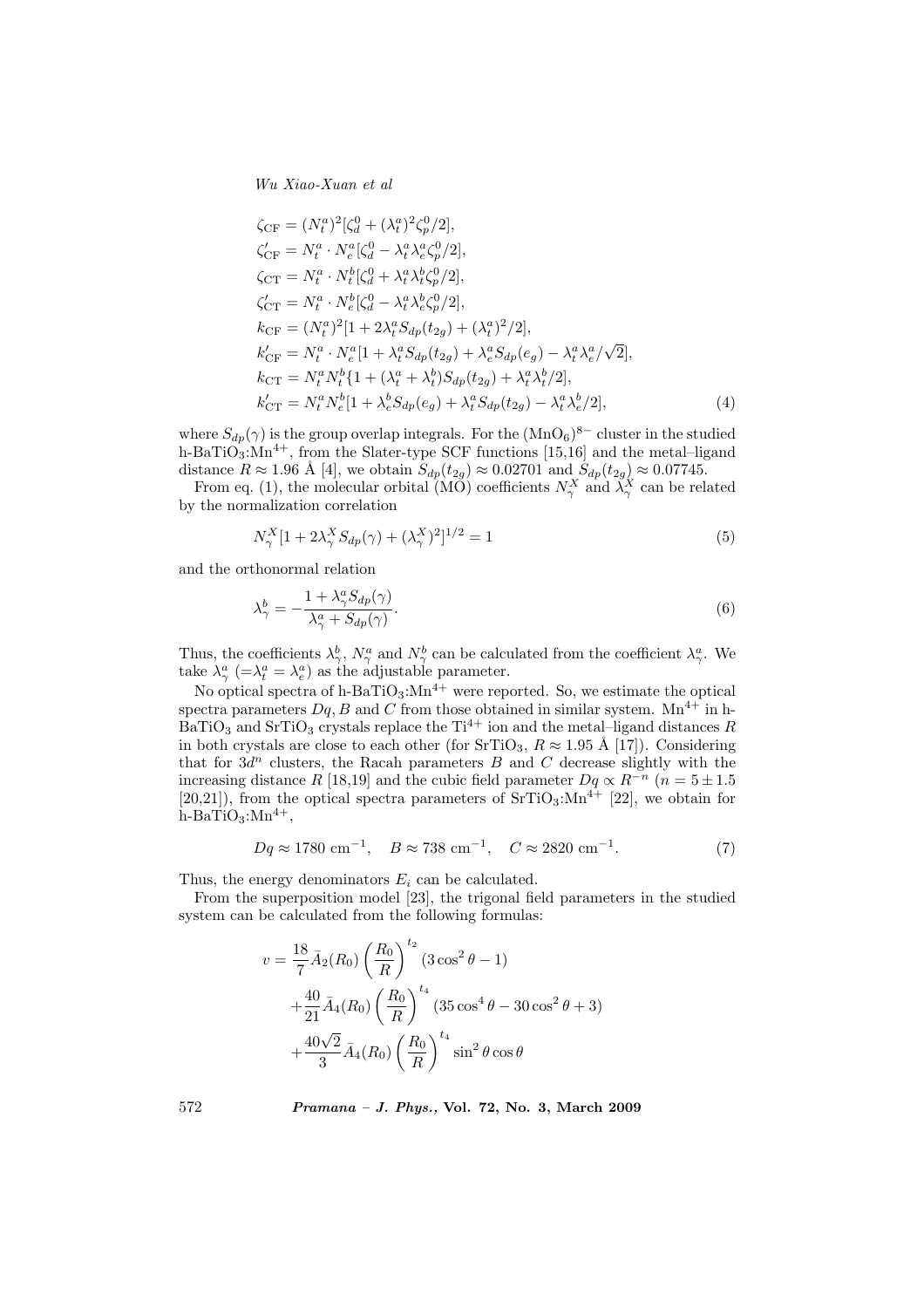$Mn^{4+}$  ion in h-BaTiO<sub>3</sub> crystal

$$
v' = -\frac{6\sqrt{2}}{7} \bar{A}_2(R_0) \left(\frac{R_0}{R}\right)^{t_2} (3\cos^2\theta - 1) + \frac{10\sqrt{2}}{21} \bar{A}_4(R_0) \left(\frac{R_0}{R}\right)^{t_4} (35\cos^4\theta - 30\cos^2\theta + 3) + \frac{10}{3} \bar{A}_4(R_0) \left(\frac{R_0}{R}\right)^{t_4} \sin^2\theta\cos\theta
$$
 (8)

in which the intrinsic parameter  $\bar{A}_4(R_0) \approx 3/4Dq$  [23–25] validated for  $3d^n$  ions in octahedral clusters and the intrinsic parameter  $\bar{A}_2(R_0) \approx (8-12)\bar{A}_4(R_0)$  are found for  $3d^n$  ions in many crystals  $[24-27]$ . We take  $\bar{A_2}(R_0) \approx 9\bar{A_4}(R_0)$  here.  $\theta$  is the angle between the direction of distance  $R$  and  $C_3$ -axis. Since the nature of impurity  $Mn^{4+}$  differs from that of the replaced host ion  $Ti^{4+}$ , the local angle  $\theta$  in the  $Mn^{4+}$ impurity centre may be unlike the corresponding angle  $\theta_h$  in the host crystal. We introduce an impurity-induced angular distorted factor t and assume  $\theta = t\theta_h$  (t = 1) represents the angle  $\theta$  being uncharged). Thus, we have two adjustable parameters  $\lambda_{\gamma}^{a}$  and t in the above formulas. By fitting the calculated EPR parameters  $g_{\parallel}, g_{\perp}$ and  $D$  to the experimental values, we yield

$$
\lambda_{\gamma}^{a} \approx -0.633, \quad t \approx 0.964. \tag{9}
$$

The parameters in eq. (4) used in the calculations can be obtained from the MO coefficients. They are  $\zeta_{CF}$  (cm<sup>-1</sup>) = 318.4,  $\zeta'_{CF}$  (cm<sup>-1</sup>) = 281.0,  $k_{CF}$  = 0.8534,  $k'_{CF}$ <br>= 0.5498,  $\zeta_{CT}$  (cm<sup>-1</sup>) = 145.5,  $\zeta'_{CT}$  (cm<sup>-1</sup>) = 210.7,  $k_{CT}$  = 0.2277,  $k'_{CT}$  = 0.7183. The comparison of EPR parameters between the calculation and experiment are shown in table 1.

#### 3. Discussion

The above calculations show that the angular distorted factor  $t \neq 1$ , suggesting that the defect structure of  $Mn^{4+}$  impurity centre is different from the corresponding structure in the host h-BaTi $O_3$  crystal.

The sign of  $D$  was not given in ref. [5]. From the above calculations, we suggest that  $D$  is negative. The relative importance of CT mechanism to EPR parameter  $Q$  $(=\Delta g_{\parallel}, \Delta g_{\perp}$  or D) can be characterized by  $|Q^{\text{CT}}/Q^{\text{CF}}|$ . The values of  $|Q^{\text{CT}}/Q^{\text{CF}}|$ 

| $-11.2$                         |                                      |                         |                             |
|---------------------------------|--------------------------------------|-------------------------|-----------------------------|
| $\Delta g_{\parallel}^{\rm CF}$ | $\Delta g_{\parallel}^{\mathrm{CT}}$ | $g_{\parallel}$ (total) | $g_{\parallel}$ (expt. [5]) |
| $-0.0242$                       | 0.0134                               | 1.9915                  | 1.9901(8)                   |
| $\Delta q_{\perp}^{\rm CF}$     | $\Delta g_{\perp}^{\text{CT}}$       | $g_{\perp}$ (total)     | $g_{\perp}$ (expt. [5])     |
| $-0.0237$                       | 0.0135                               | 1.9921                  | 1.9932(8)                   |
| $D^{\rm CF}$                    | $D^{CT}$                             | $D$ (total)             | $D$ (expt. [5])             |
| $-0.1179$                       | 0.0026                               | $-0.1154$               | $-0.1160*$                  |

**Table 1.** The EPR parameters  $g_{\parallel}$ ,  $g_{\perp}$  and D (cm<sup>-1</sup>) for Mn<sup>4+</sup> at Ti<sup>4+</sup>(I) site of h-BaTiO<sub>3</sub>

<sup>∗</sup>The sign is not given in ref. [5].

 $Pramana - J. Phys., Vol. 72, No. 3, March 2009$  573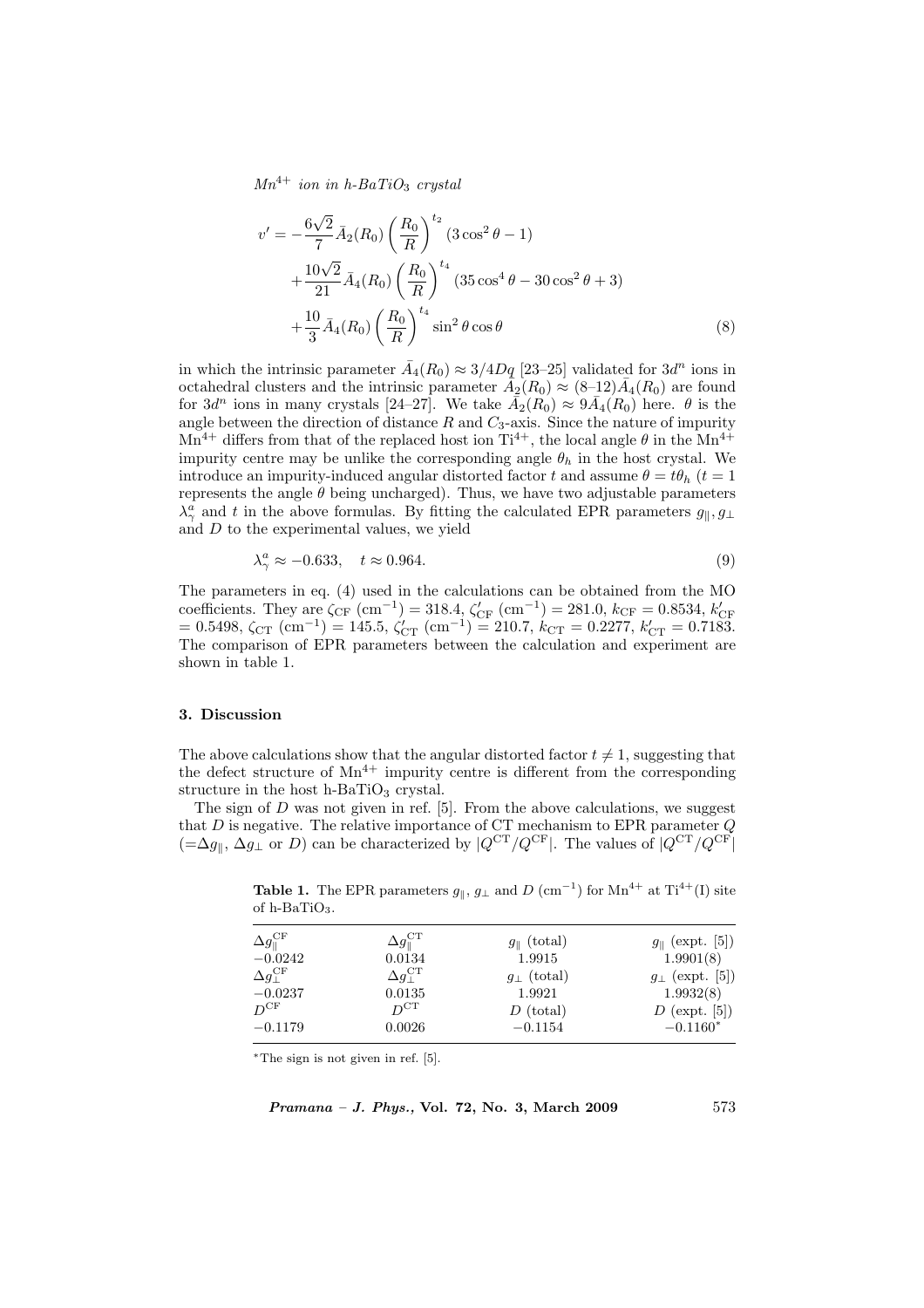#### Wu Xiao-Xuan et al

are about 55, 56 and 2.2 for  $Q = \Delta g_{\parallel}, \Delta g_{\perp}$  or D, respectively. The large difference between  $|\Delta g_i^{\text{CT}}/\Delta g_i^{\text{CF}}|$  and  $|D^{\text{CT}}/D^{\text{CF}}|$  is due to the values of  $\Delta g_i$  in both CF and CT mechanisms coming mainly from the second-order perturbation terms, but those of  $D$  from the third-order perturbation terms. From eq.  $(3)$ , one can find that the value of  $|\Delta g_i^{\text{CT}}/\Delta g_i^{\text{CF}}|$  is roughly related to the ratio  $|E_1/E_n|$ , but that of  $|D^{\text{CT}}/D^{\text{CF}}|$  to  $|E_1/E_n|^2$ . Since  $|E_1/E_n| < 1$ , the large difference between  $|\Delta g_i^{\text{CT}}/\Delta g_i^{\text{CF}}|$  and  $|D^{\text{CT}}/D^{\text{CF}}|$  can be understood. In fact, the large difference between  $|\Delta g_i^{\text{CT}}/\Delta g_i^{\text{CF}}|$  and  $|D_{\text{CT}}/D_{\text{CF}}|$  can also be found for  $3d^2$  ions in trigonal tetrahedral clusters in crystals [28]. In addition, in the expressions of  $\Delta g_i^{\text{CT}}$  and  $\Delta g_i^{\text{CF}}$ , the dominant second-order terms are independent of the trigonal field parameters. So, the relative importance of  $|\Delta g_i^{\text{CT}}/\Delta g_i^{\text{CF}}|$  is insensitive to the trigonal distortion and so the value of  $|\Delta g_{\parallel}^{\text{CT}}/\Delta g_{\parallel}^{\text{CF}}|$  is close to that of  $|\Delta g_{\perp}^{\text{CT}}/\Delta g_{\perp}^{\text{CF}}|$ . However, the zero-field splitting  $D$  is caused by the trigonal (or other low symmetry) distortion. According to eq. (3), it can be seen that  $D^{\text{CF}}$  depends on the trigonal field parameters v and v', but  $D^{CT}$  depends on only the parameter v'. So, the relative importance in magnitude and ever in sign may be related to the trigonal distortion of the studied system.

#### References

- [1] L Mager, G Pauliat, M H Garret, D Rytz and G Roosen, Opt. Mater. 4, 381 (1995)
- [2] M B Klein, Photorefractive materials and their applications I: Fundamental phenomena, in: Topics in applied physics edited by P Gunter and J P Huignard (Springer-Verlag, Berlin, 1988) Vol. 61
- [3] P Gunter and J P Huignard (eds), Photorefractive materials and their applications II, Topies in applied physics (Springer-Verlag, Berlin, 1989) Vol. 62
- [4] R W G Wyckoff, Crystal structure (John Wiley & Sons, Inc., New York, 1964) Vol. 2
- [5] R Bottcher, H T Langhammer, T Muller and H P Abicht, J. Phys.: Condens. Matter 17, 4925 (2005)
- [6] A Abragam and B Bleaney, Electron paramagnetic resonance of transition ions (Oxford University Press, London, 1970)
- [7] R M Macfarlane, J. Chem. Phys. 47, 2066 (1967)
- [8] R M Macfarlane, Phys. Rev. B1, 989 (1970)
- [9] M L Du, Phys. Rev. B46, 5274 (1992)
- [10] M L Du and C Rudowicz, Phys. Rev. B46, 8974 (1992)
- [11] J S Griffith, The theory of transition metal ions (Cambridge University Press, London, 1961)
- [12] A B P Lever, Inorganic electronic spectroscopy (Elsevier, Amsterdam, 1984)
- [13] G Blasse and P H M de Korte, J. Inorg. Nucl. Chem. 43, 1505 (1981)
- [14] T Yamase, T Kobayashi and S F A Kettle, J. Electrochem. Soc. 143, 1678 (1996)
- [15] E Clementi, D L Raimondi and W P Reinhardt, J. Chem. Phys. 47, 1300 (1967)
- [16] E Clementi and D L Raimondi, J. Chem. Phys. 38, 2686 (1963)
- [17] M Sato, Y Soejima, N Ohama, A Okazaki, H J Scheel and K A Muller, Phase Transitions 5, 207 (1985)
- [18] V Luana, M Bermejo, M Florez, J M Recio and L Pueyo, J. Chem. Phys. 90, 6409 (1989)
- [19] J C Zahner and H G Drickamer, J. Chem. Phys. 47, 1300 (1967)
- [20] D Hernandez, F Rodriguez, M Moreno and H U Gudel, Physica B265, 186 (1999)